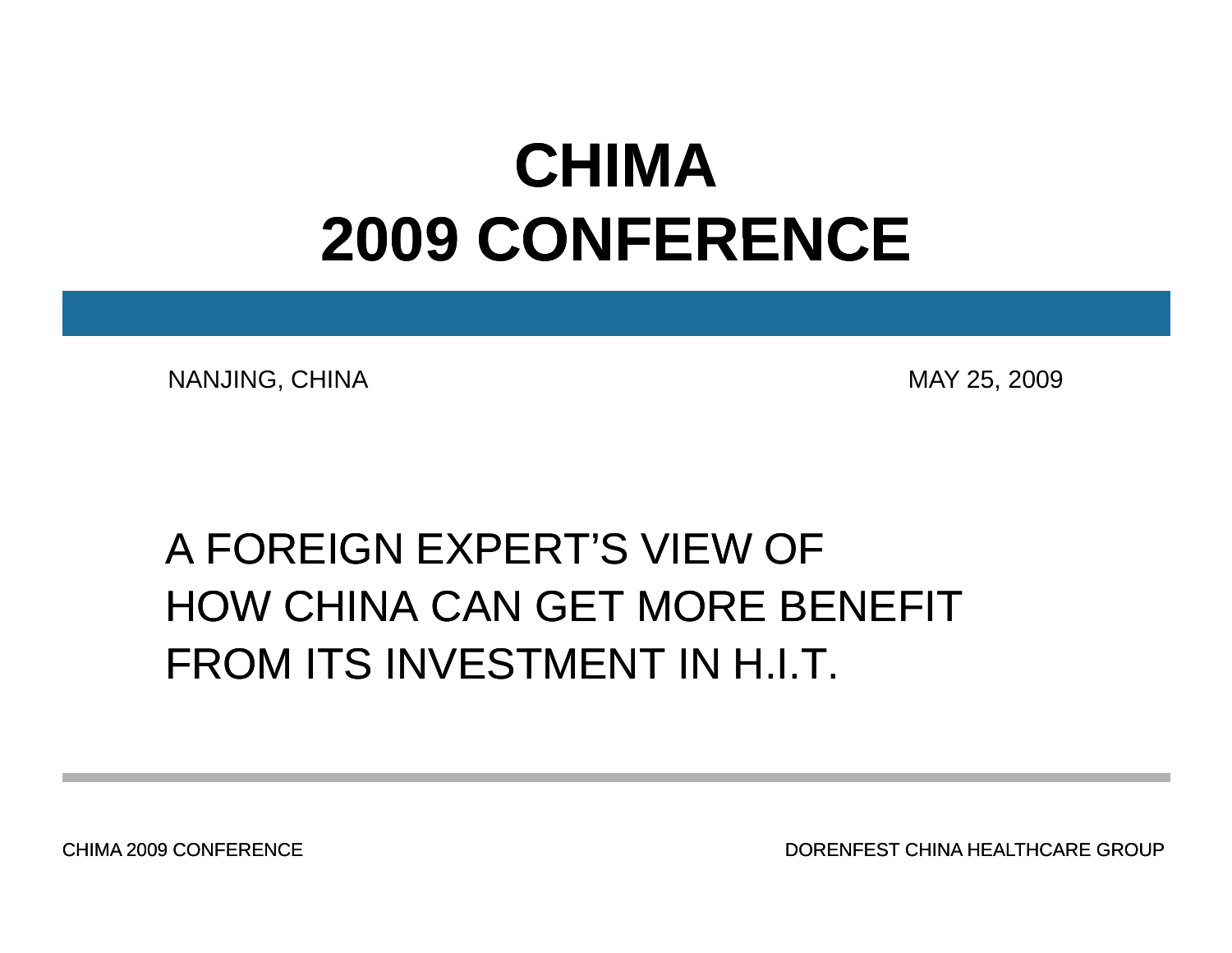- $\bullet$ ABOUT THE DORENFEST GROUP AND ITS CHINA BUSINESS APPROACH
- $\bullet$ THE CURRENT STATUS OF I.T. USE IN CHINESE HOSPITALS
- $\bullet$ LEARNING FROM THE H.I.T. EXPERIENCE OF OTHER COUNTRIES
- $\bullet$ SUGGESTIONS TO HELP CHINESE HOSPITAL LEADERS MAKE MORE PROGRESS IN H.I.T. USE

 $\bullet$ Q&A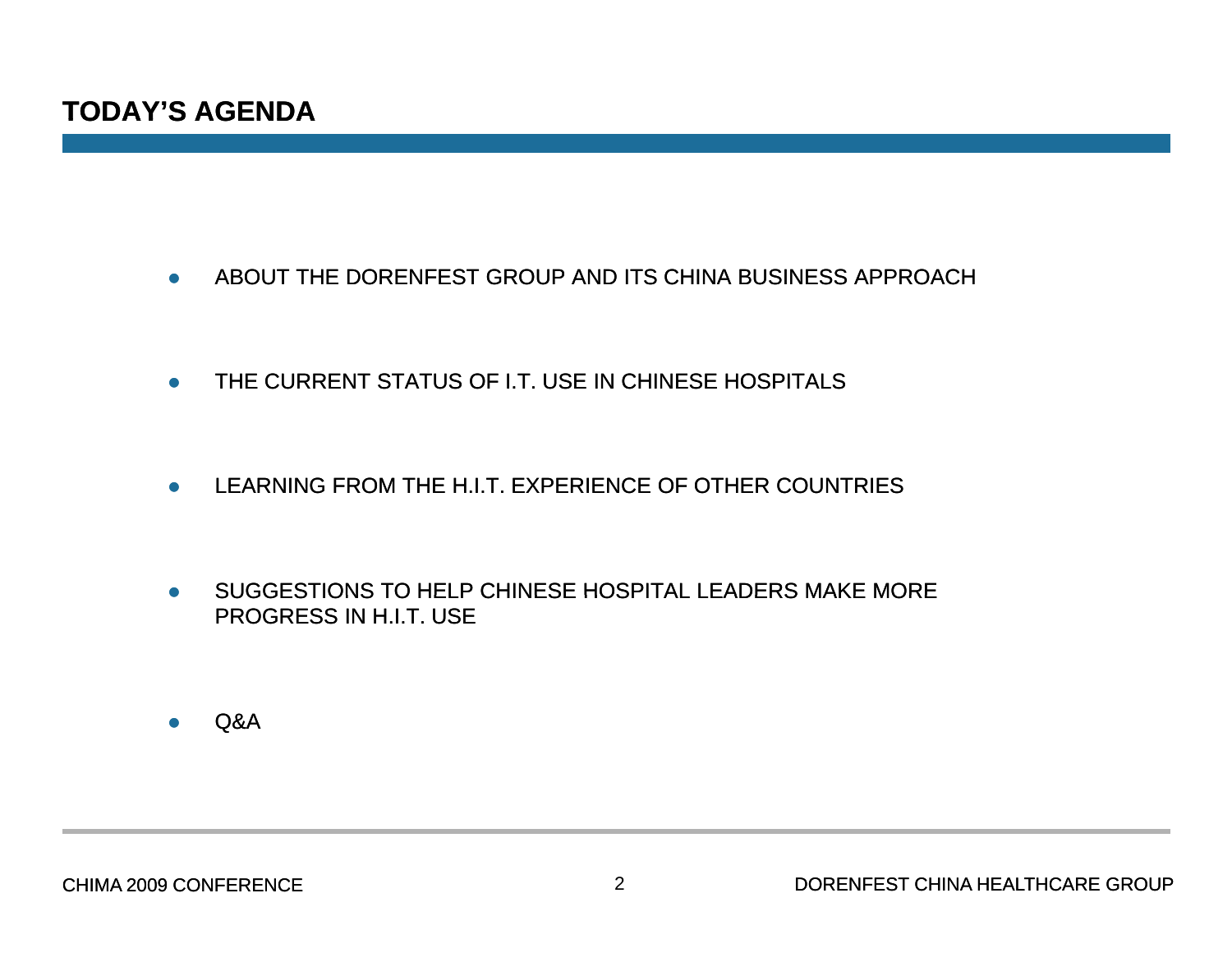#### **THE DORENFEST GROUP**

- $\bullet$ HEALTHCARE CONSULTING AND INVESTMENT FOCUS
- $\bullet$  OFFER HEALTHCARE IMPROVEMENT SERVICES TO SUPPORT A MORE POSITIVE WORLD FUTURE
- $\bullet$ HELP HEALTHCARE ORGANIZATIONS TO IMPROVE HEALTHCARE SERVICES WHILE REDUCING COSTS BY IMPROVING WORK PROCESSES, MANAGEMENT SYSTEMS, SERVICES TO PATIENTS, AND QUALITY OF MEDICAL CARE
- $\bullet$  IN 2006 THE DORENFEST GROUP FORMED THE DORENFEST CHINA HEALTHCARE GROUP, BASED IN SHANGHAI, TO BRING OUR SKILL, TECHNOLOGY, AND CAPITAL TO CHINA IN A TWO-PHASE PROGRAM
- $\bullet$ WE ARE NOW OPERATING IN PHASE 1 OF THIS PROGRAM, OFFERING A VARIETY OF CONSULTING, TRAINING, AND EDUCATION SERVICES TO THE CHINA HEALTHCARE SYSTEM
- $\bullet$  WE EXPECT TO ENTER PHASE 2 OF OUR ACTIVITIES IN CHINA IN 2010 WHEN WE WILL BEGIN TO MAKE INVESTMENTS IN WELL-DEFINED, GOOD BUSINESS PROJECTS, IN PARTNERSHIP WITH CHINESE HEALTH BUREAUS AND **HOSPITALS**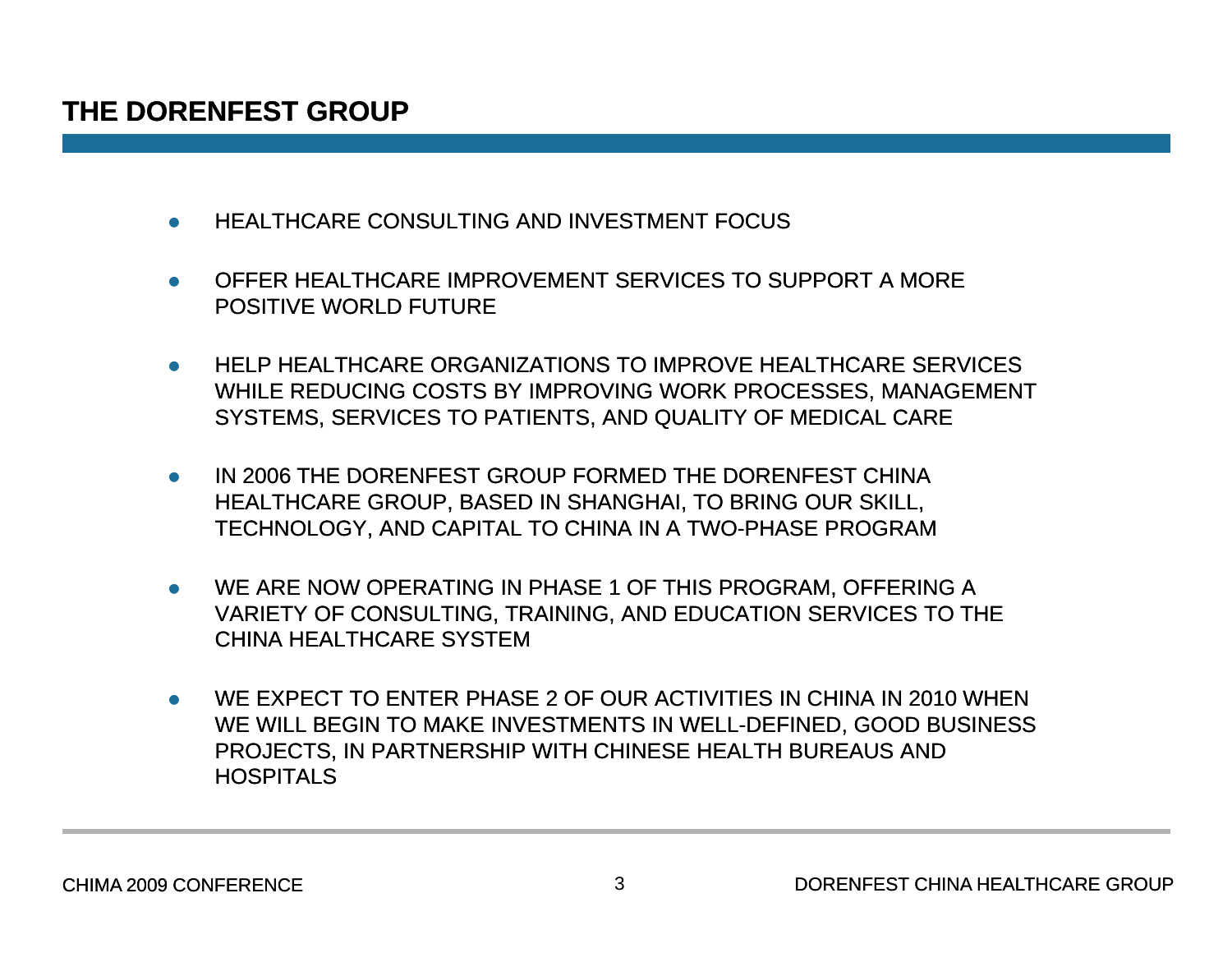### **DORENFEST PRE PRE-ENTRY INVESTIGATION OF HEALTHCARE IN CHINA ENTRY**

- 1.IN 2005 AND THE SPRING OF 2006, WE VISITED 17 CITIES IN CHINA
- 2. VISITED WITH HUNDREDS OF LEADERS IN THE HEALTHCARE INDUSTRY IN CHINA TO LEARN ABOUT HEALTHCARE REFORM IN CHINA – ITS PROGRESS, ITS PROBLEMS, AND ITS NEXT **STEPS**
- 3. VISITED WITH OVER 100 HOSPITALS TO GAIN AN UNDERSTANDING OF HOSPITAL OPERATIONS IN CHINA, THEIR CURRENT STATUS, AND OPPORTUNITIES FOR IMPROVEMENTS
- 4. VISITED WITH PROVINCIAL AND CITY HEALTH BUREAUS TO LEARN WHAT THEIR GOALS ARE FOR THEIR PROVINCIAL AND CITY HOSPITALS
- 5. VISITED PRIVATE HOSPITALS TO OBSERVE THE RESULTS OF HEALTHCARE REFORM PRIVATIZATION EFFORTS IN CHINA
- 6. VISITED WITH COMPANIES SELLING PRODUCTS AND SERVICES TO THE HEALTHCARE INDUSTRY IN CHINA AND WHAT THEY BELIEVE ARE APPROPRIATE NEXT STEPS FOR REFORMING THE CHINESE HEALTHCARE SYSTEM
- 7. EVALUATED A GROUP OF HOSPITAL MANAGEMENT AND OWNERSHIP OPPORTUNITIES THAT WERE PRESENTED TO THE DORENFEST GROUP TO BECOME MORE FAMILIAR WITH THE ALTERNATIVE WAYS TO PROCEED IN BUILDING A "MODEL HOSPITAL" IN CHINA
- 8. DEVELOPED A STRATEGY FOR BRINGING DORENFEST SKILL AND EXPERIENCE TO CHINA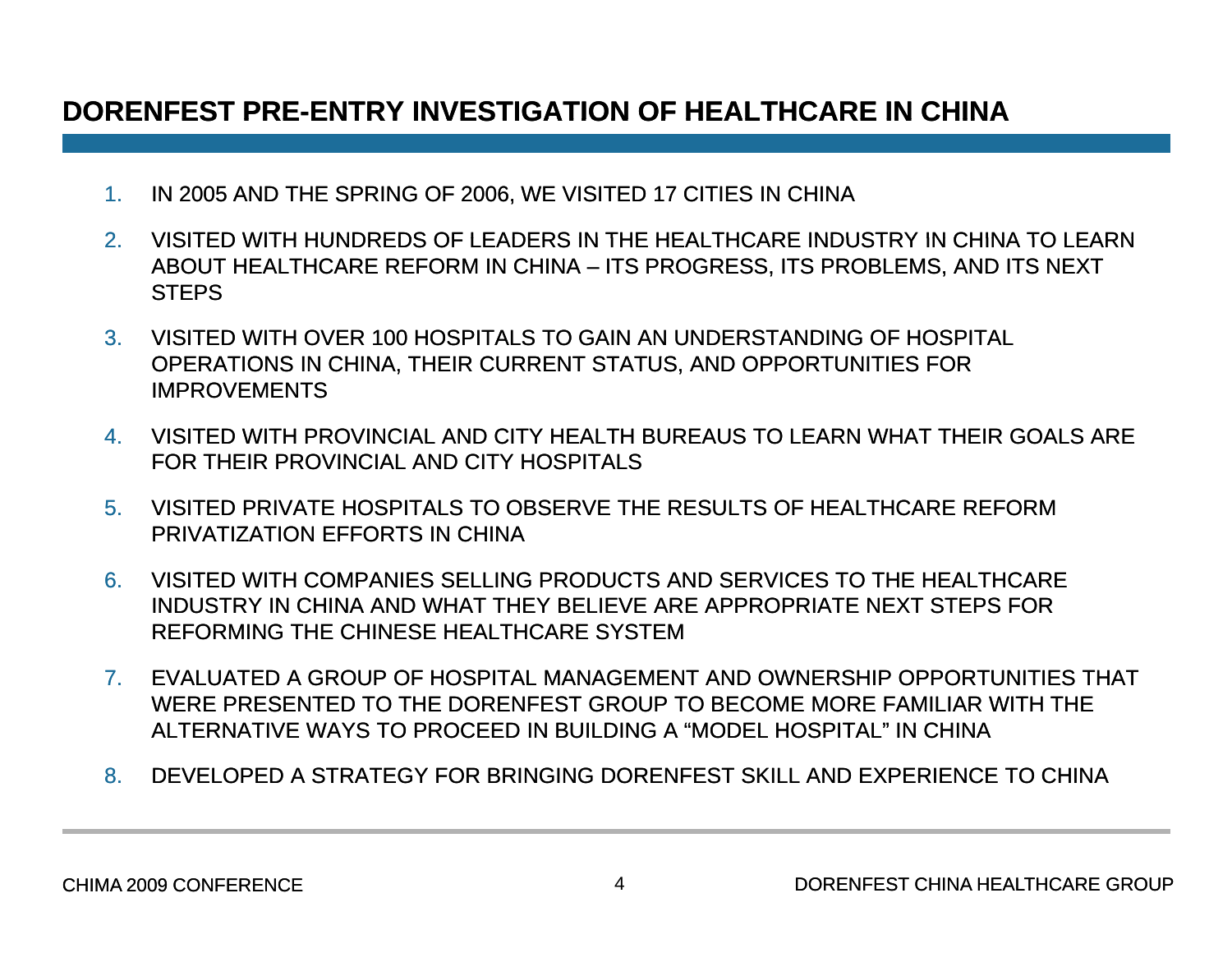#### **SOME RECENT CLIENT EXAMPLES IN CHINA**

- $\bullet$  EXAMPLES OF HEALTH BUREAU CLIENTS
	- SHENZHEN
	- CHONGQING
- $\bullet$  EXAMPLES OF HOSPITAL CLIENTS
	- SHANGHAI CHANGNING MATERNITY AND INFANT HEALTH INSTITUTE
	- PEKING UNIVERSITY MEDICAL COLLEGE #3 HOSPITAL
	- RIZHAO CITY PEOPLE'S HOSPITAL
- $\bullet$  EXAMPLES OF HELPING CLIENTS FROM OTHER LOCATIONS TO BRING THEIR SKILLS TO MAINLAND CHINA
	- HONG KONG HOSPITAL AUTHORITY
	- –MICROSOFT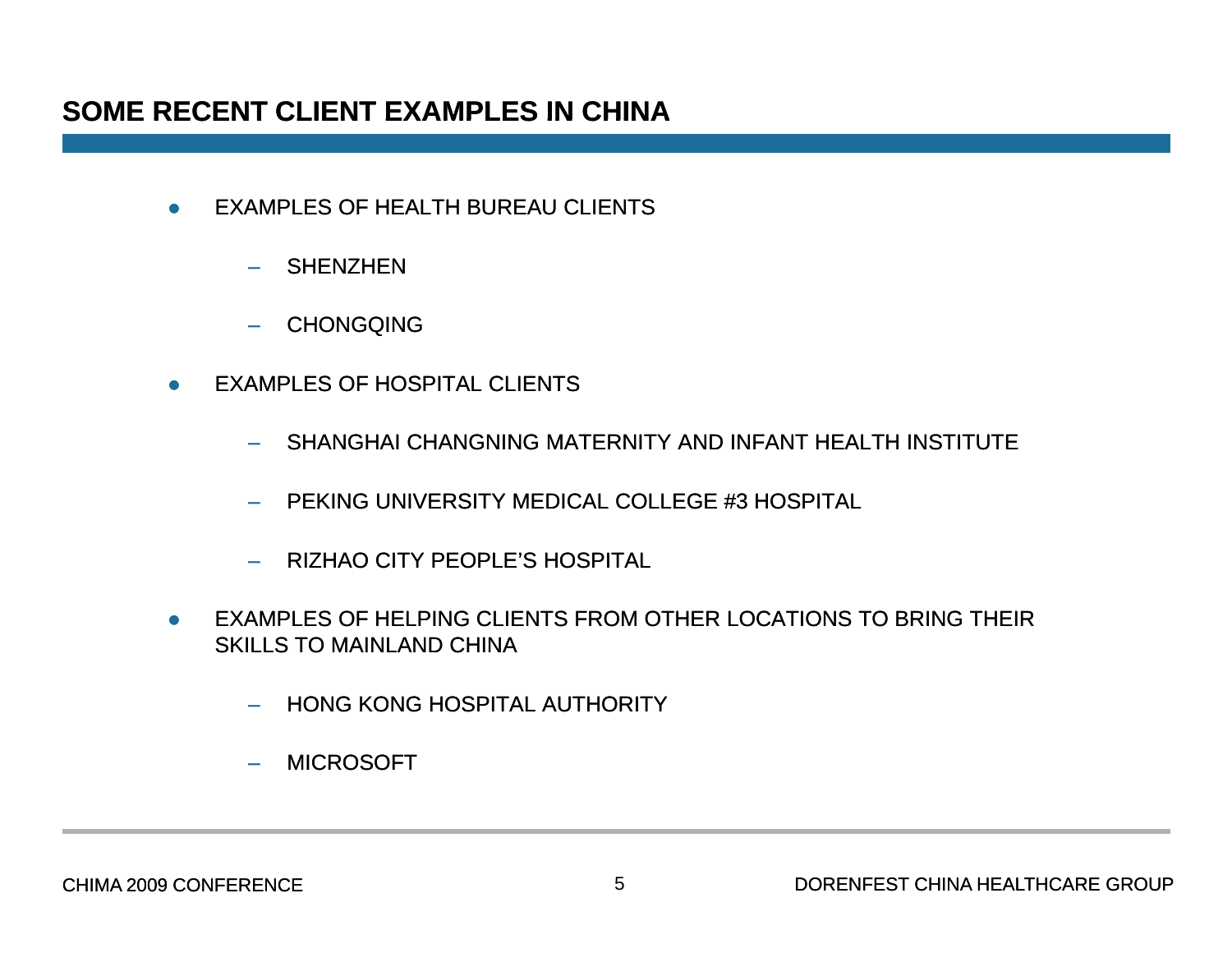## THE CURRENT STATUS OF I.T. USE IN CHINESE HOSPITALS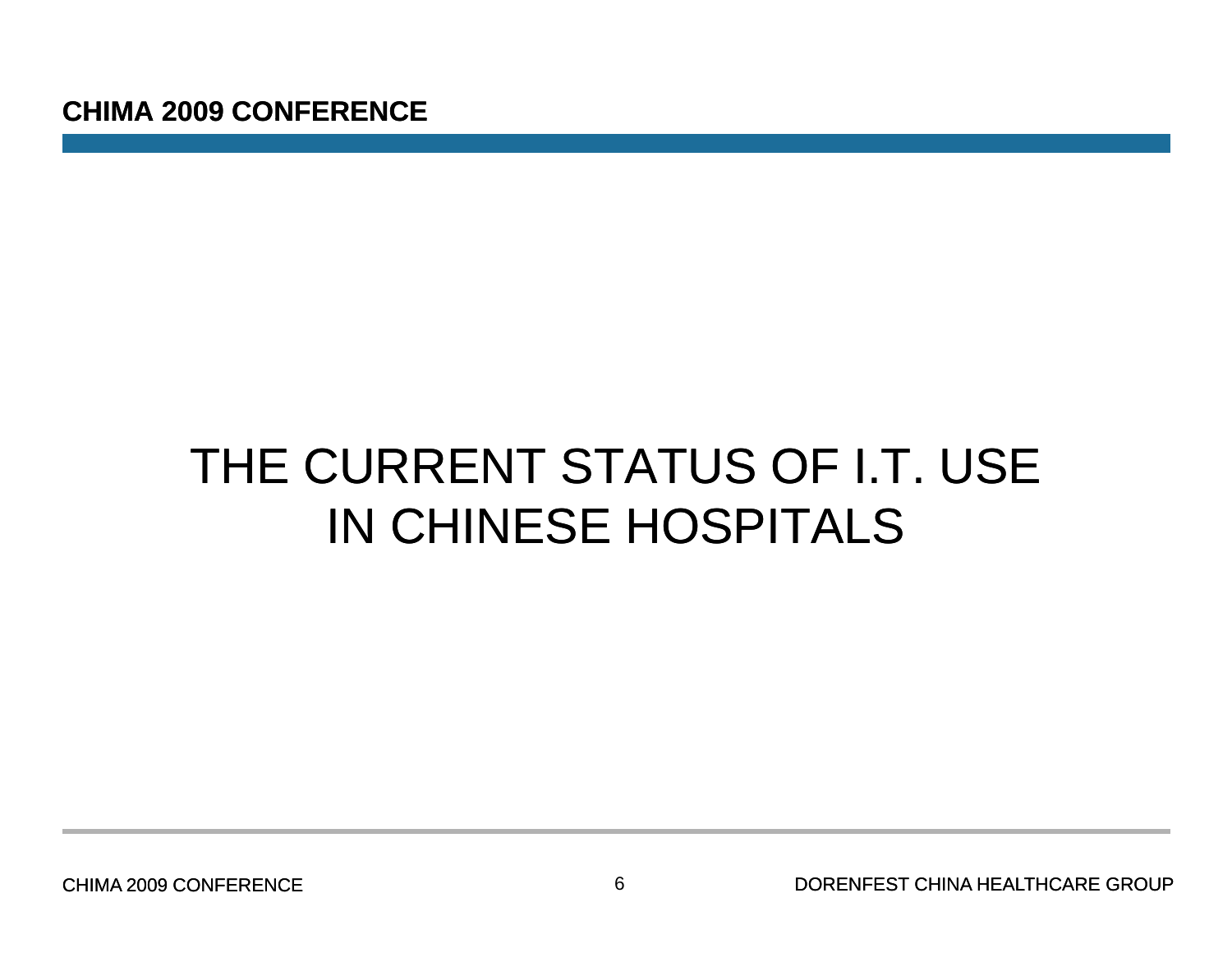### **EVOLUTION OF H.I.T. IN CHINA OF**

- $\bullet$ CHINA BEGAN TO COMPUTERIZE ITS HOSPITALS IN THE EARLY 90'S.
- $\bullet$ CHINA MADE SLOW PROGRESS WITH INITIAL FOCUS ON FINANCIAL SYSTEMS
- 0 ABOUT 5 YEARS AGO CHINESE HOSPITALS BEGAN TO MOVE MORE AGGRESSIVELY TOWARD I.T. USE FOR CLINICAL SYSTEMS.
- $\bullet$  ALONG THE WAY, MANY SOFTWARE SOLUTIONS WERE DEVELOPED WITH SEVERAL HUNDRED SMALL SOFTWARE COMPANIES EMERGING IN CHINA.
- $\bullet$  IN 2005, CHINA SPENT LESS THAN 1% OF TOTAL HEALTHCARE COSTS ON I.T. OR ABOUT \$600 MILLION (USD)
- $\bullet$ IN 2007, CHINA SPENT OVER \$1 BILLION (USD) ON H.I.T.
- $\bullet$  WE PREDICT RAPID GROWTH WILL ACCELERATE OVER THE NEXT THREE YEARS WITH H.I.T. INVESTMENT IN CHINA RISING TO BETWEEN \$2 AND \$3 BILLION (USD) BY 2010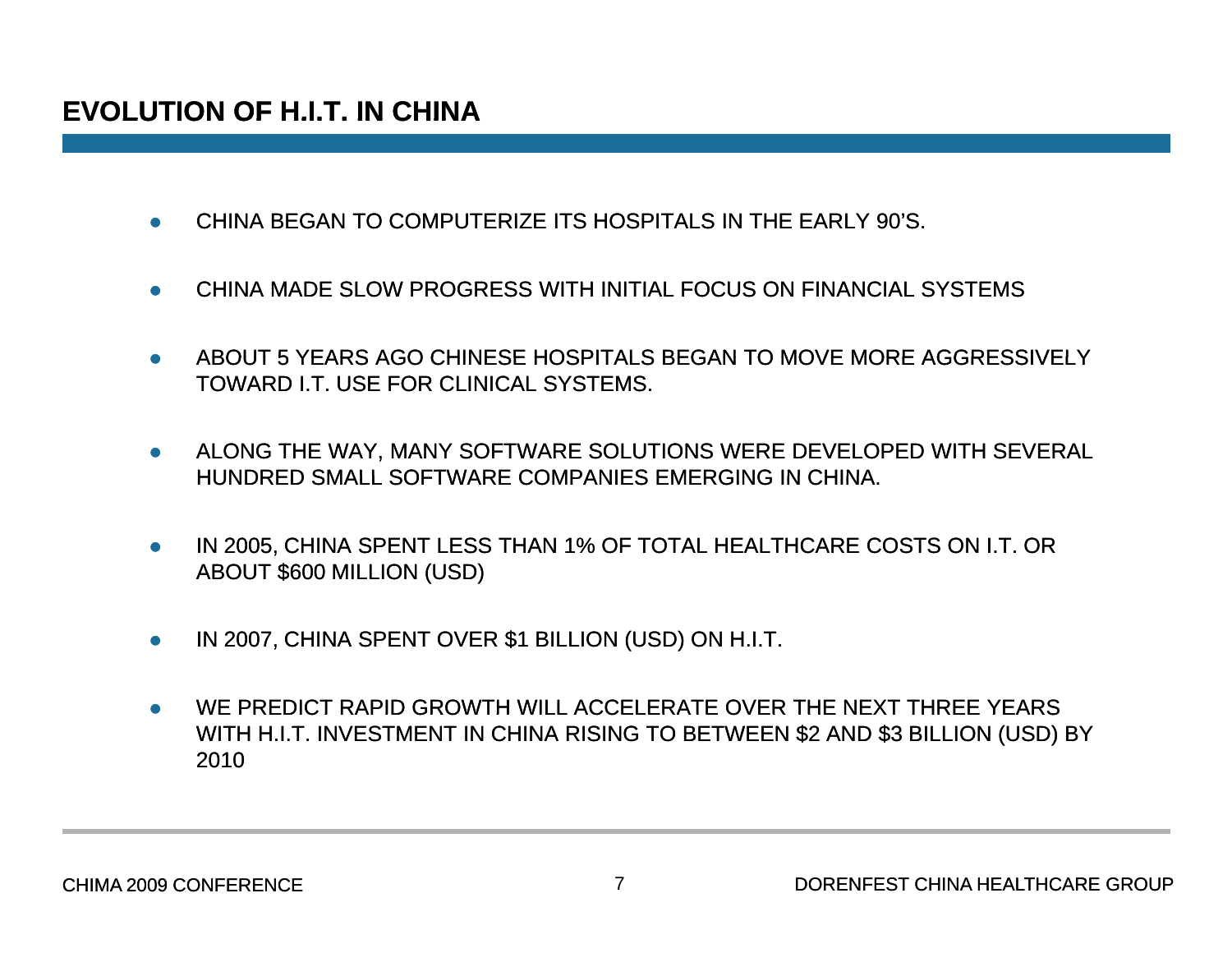### **FACTORS CONTRIBUTING TO FUTURE SPENDING GROWTH IN CHINA H.I.T.**

- 1. CHINA HOSPITAL WORK PROCESSES ARE REDUNDANT, EXPENSIVE AND ERROR PRONE WITH GREAT OPPORTUNITIES FOR IMPROVEMENT WITH APPROPRIATE USE OF I.T
- 2. CHINESE HOSPITAL LEADERS WOULD LIKE TO TAKE A BIG LEAP FORWARD IN IMPROVING WORK PROCESSES AND IN DIGITIZING CHINESE HOSPITALS
- 3. THE MINISTRY OF HEALTH (MOH) GUIDELINES FOR HEALTH I.T. DEVELOPMENT CALLS FOR ELECTRONIC MEDICAL RECORDS AND REGIONAL HEALTH NETWORKS TO BE IMPLEMENTED BETWEEN 2003 AND 2010 PROVIDING MUCH MOMENTUM FOR HOSPITALS AND HEALTH BUREAUS TO INVEST MORE IN I.T. NOW
- 4. THE SOON TO BE FINALIZED HEALTHCARE REFORM IN CHINA WILL BE FACILITATED BY BETTER USE OF I.T. IN CHINESE HOSPITALS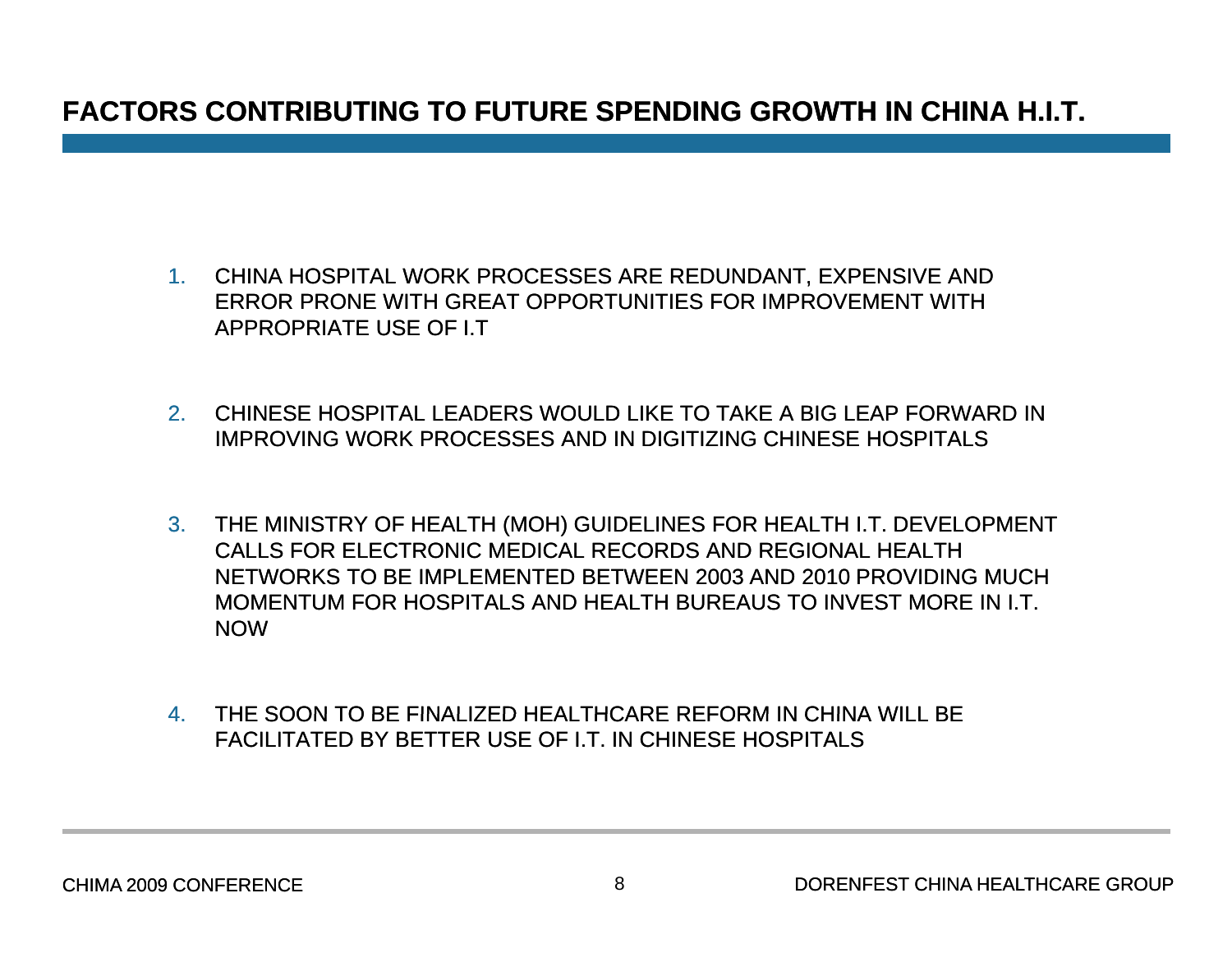### **GENERAL FACTORS IMPEDING SUCCESS IN CHINA H.I.T. IMPEDING CHINA H.I.T.**

- 1. CHINESE HOSPITALS HAVE NOT INVESTED A LOT OF RESOURCES IN I T I.T. SYSTEMS AND INFRASTRUCTURE TO GET TO THE PRESENT LEVEL OF ACCOMPLISHMENT. WHILE CHINA WOULD LIKE TO CONTINUE THIS LOW INVESTMENT APPROACH, ITS NEXT STEPS FORWARD WILL REQUIRE GREATER INVESTMENT
- 2. THE POOR RESULTS ACCOMPLISHED FROM PAST INVESTMENTS IN I.T. ARE CAUSING HESITATION AMONG LEADERS OF CHINESE HOSPITALS TO MAKE FUTURE INVESTMENTS IN I.T.
- 3. THERE IS CONCERN AMONG H.I.T. EXPERTS IN CHINA ABOUT THE READINESS OF H.I.T. SOFTWARE PRODUCTS, HARDWARE PLATFORMS, AND INTEGRATION TOOLS TO FACILITATE THE ACCOMPLISHMENT OF CHINA'S GOALS
- 4. INEXPERIENCE IN THE BUYING OF H.I.T. SOFTWARE PRODUCTS HAS FOLLOWED A SIMILAR PATH TO OTHER COUNTRIES AROUND THE WORLD IN THEIR EARLY STAGES OF EVOLUTION AND HAS RESULTED IN POOR BUYING **DECISIONS**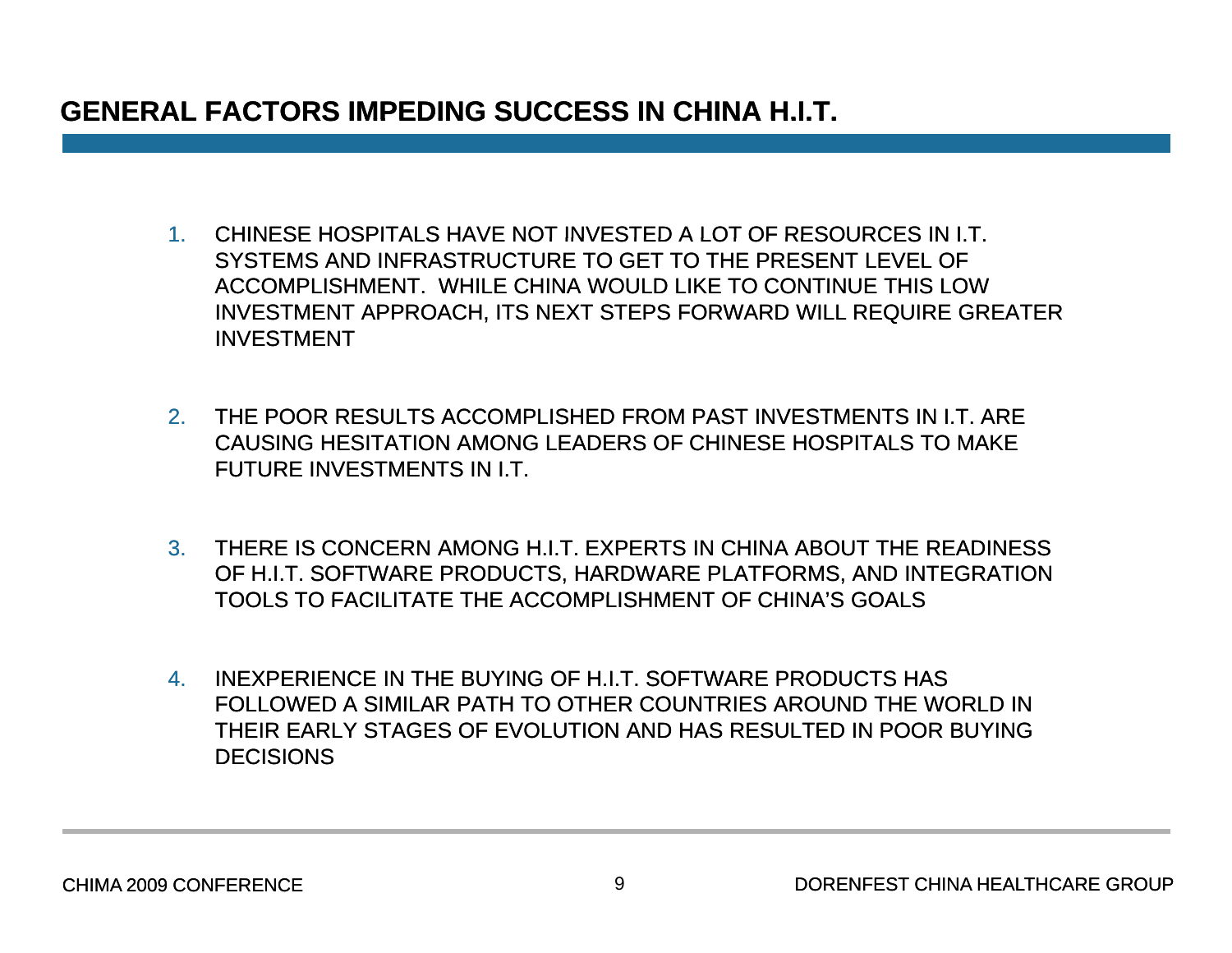### **GENERAL FACTORS IMPEDING SUCCESS IN CHINA H.I.T. (CONTINUED (CONTINUED)**

- 5. LIKE OTHER COUNTRIES AROUND THE WORLD, IMPLEMENTATION OF NEW I.T. SYSTEMS IN CHINA HAS OFTEN ADDED WORK INSTEAD OF REDUCING WORK AND HAS CREATED UNNECESSARILY REDUNDANT WORK PROCESSES
- 6. THE IMPLEMENTATION SKILL AND CHANGE MANAGEMENT EXPERIENCE NEEDED FOR CHINA TO TAKE THE BIG LEAP FORWARD THAT IT WOULD LIKE TO TAKE IS NOT YET AVAILABLE AT THE LEVEL REQUIRED FOR CHINA TO ACCOMPLISH ITS GOALS
- 7. SOMETIMES, HOSPITAL LEADERSHIP NOT KNOWING WHAT IT DOES NOT KNOW, IS CONTINUING TO USE POOR BUYING AND IMPLEMENTATION APPROACHES BECAUSE THEY DO NOT KNOW BETTER WAYS ARE POSSIBLE AND THERE IS A STRONG MOMENTUM TO CONTINUE WITH THESE APPROACHES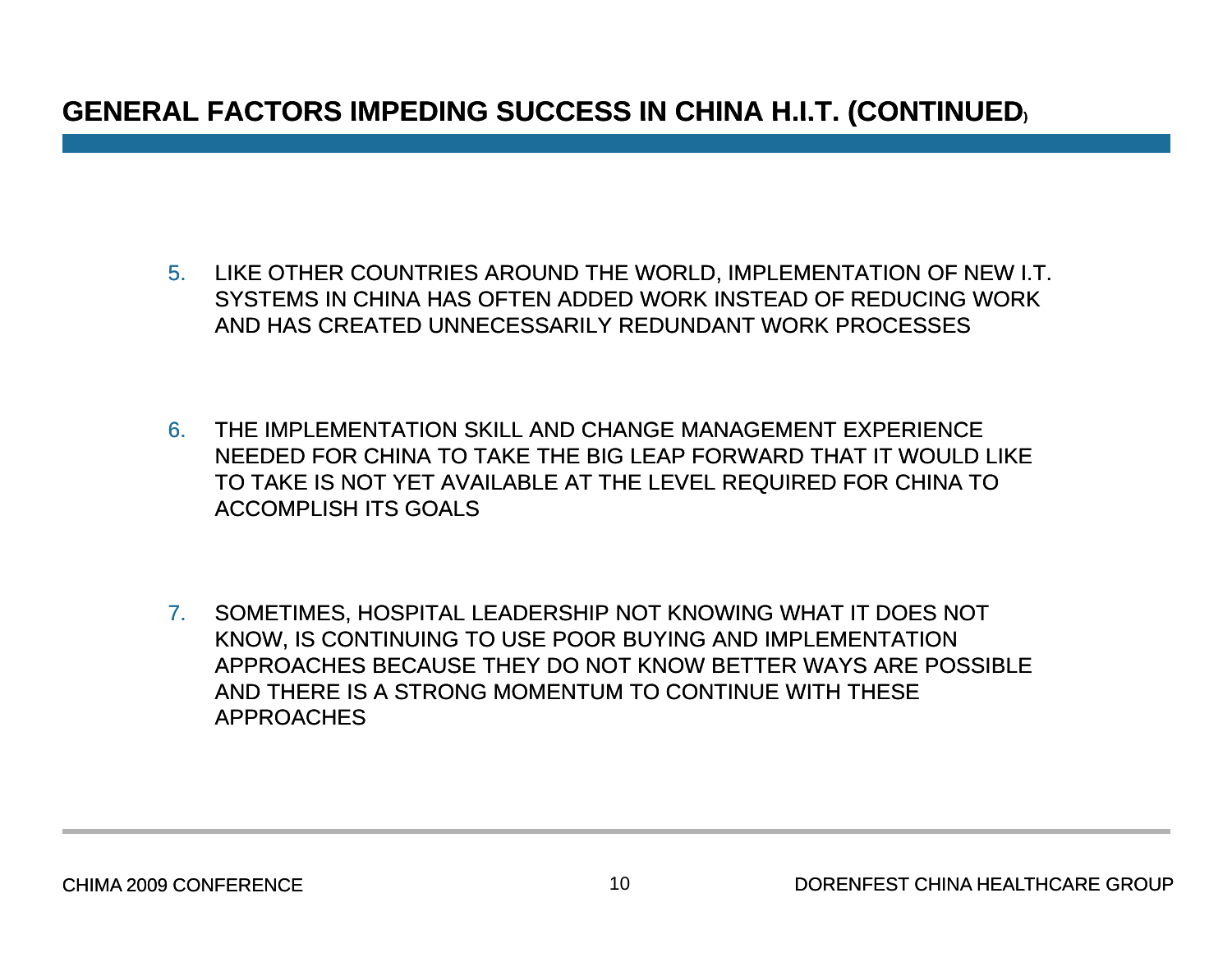#### **ALLOCATION OF H.I.T. INVESTMENT AROUND THE WORLD**<u> 그 사람 중에서 이 사람들은 아이들을 하지 않아 보이는 것이 없었다. 그 사람들은 아이들에게 하지 않아 보이는 것이 없었다.</u>

#### **2005 GLOBAL HIT INVESTMENT STRUCTURE**



*SOURCE: CCW Research*

CHIMA 2009 CONFERENCE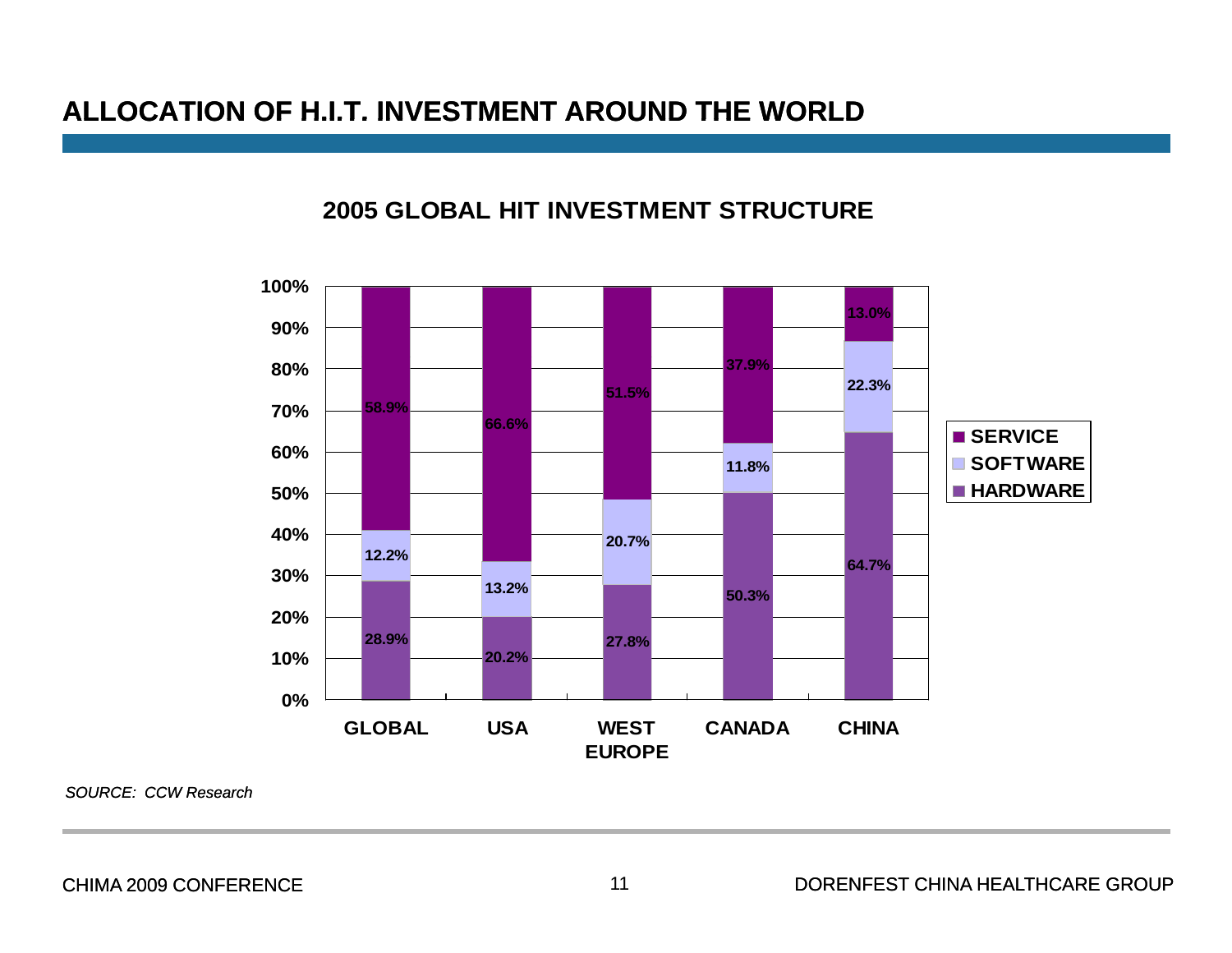#### **CHINA HEALTHCARE LEADERS WANT TO"LEAPFROG LEAPFROG " THE WORLD**

- CHINESE HOSPITALS AND HEALTH BUREAUS ARE CAREFULLY CONSIDERING HOW TO BE MORE SUCCESSFUL IN TAKING NEXT STEPS FORWARD IN I.T. USE
- THERE IS A RECOGNITION THAT FOR CHINA TO ACCOMPLISH ITS OBJECTIVES IN H.I.T. REQUIRES THE FOLLOWING :
	- LEARNING QUICKLY FROM THE GLOBAL EXPERIENCE
	- OVERCOMING RESISTANCE TO CHANGE
	- KNOWING HOW TO MANAGE CHANGE
	- DOING MORE OF WHAT THE REST OF THE WORLD DID RIGHT AND LESS OF WHAT THEY DID WRONG TO AVOID MISTAKES OTHER COUNTRIES HAVE MADE AND CHINA IS STILL MAKING
	- DEVELOPING MORE EXPERTISE IN THESE AREAS OF NEED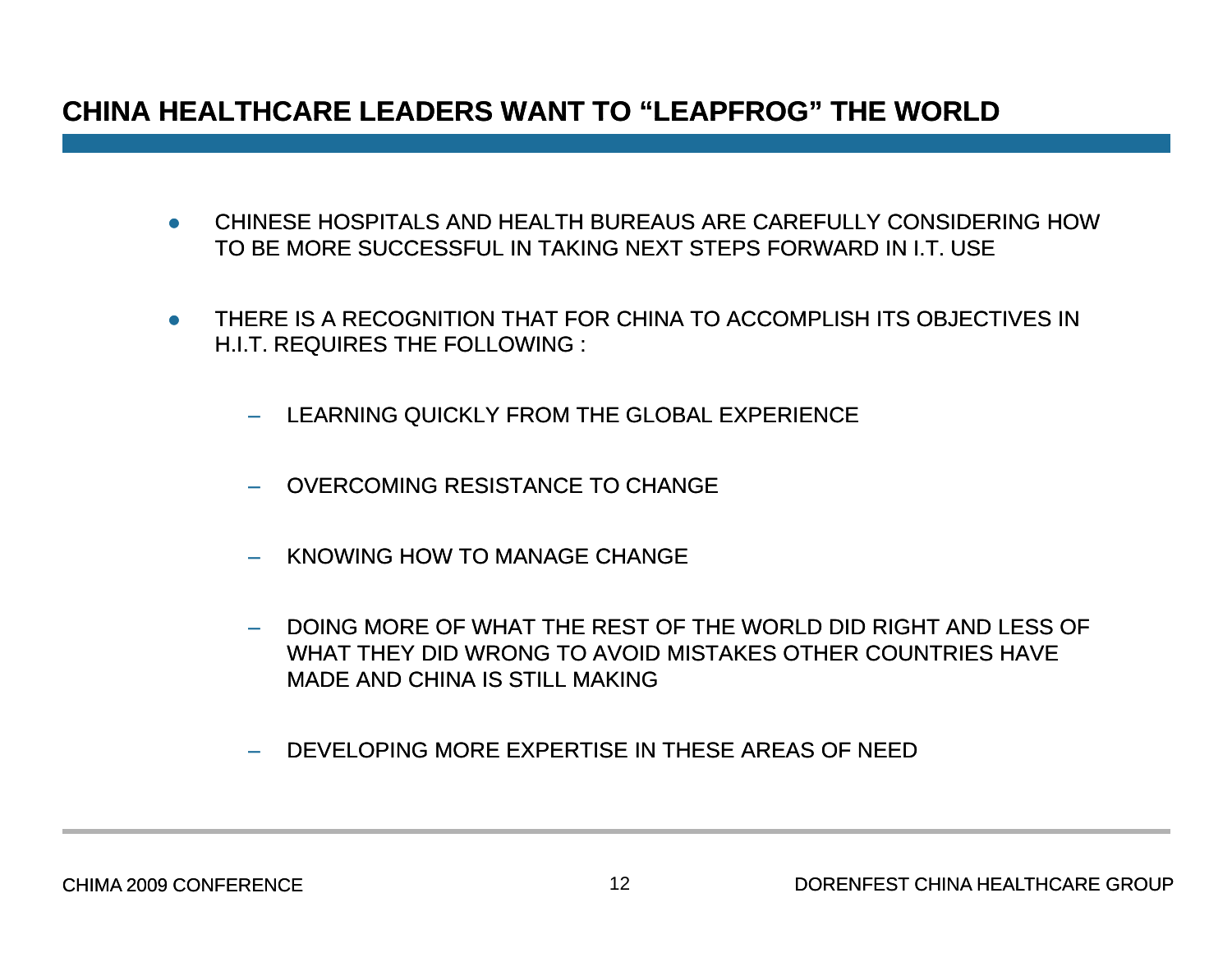**YANGTZE RIVER DELTA REGION INTERNATIONAL FORUM**

## LEARNING FROM THE H.I.T. EXPERIENCE OF OTHER **COUNTRIES**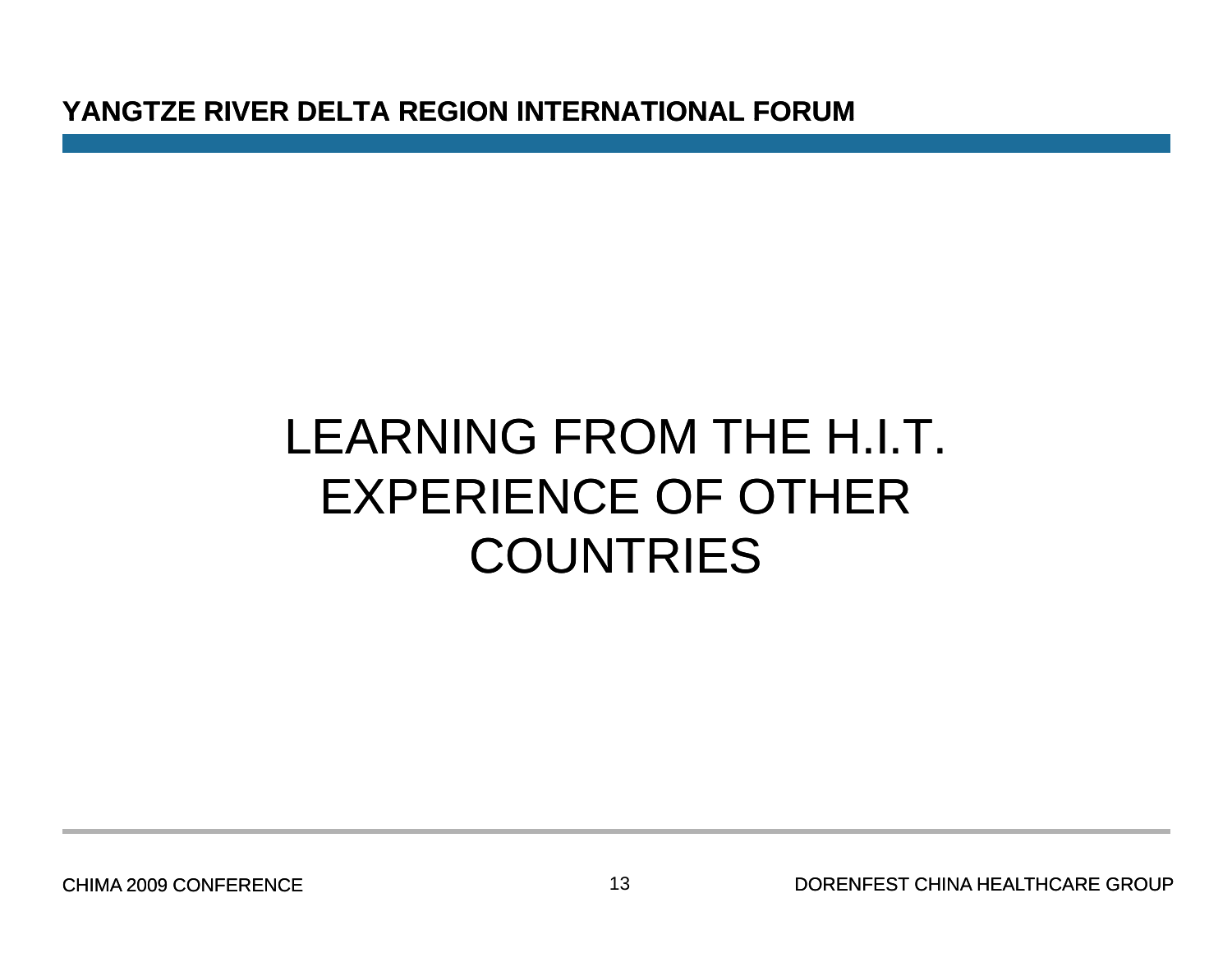#### **OPPORTUNITIES TO IMPROVE THE HEALTHCARE DELIVERY PROCESSHAVE BEEN PURSUED FOR MANY YEARS**

- $\bullet$ GREAT REDUNDANCY OF INFORMATION
- $\bullet$ HIGH ERROR POTENTIAL
- $\bullet$ LACK OF TIMELINESS
- $\bullet$ HIGH COST
- $\bullet$ ORGANIZATION COMPLEXITY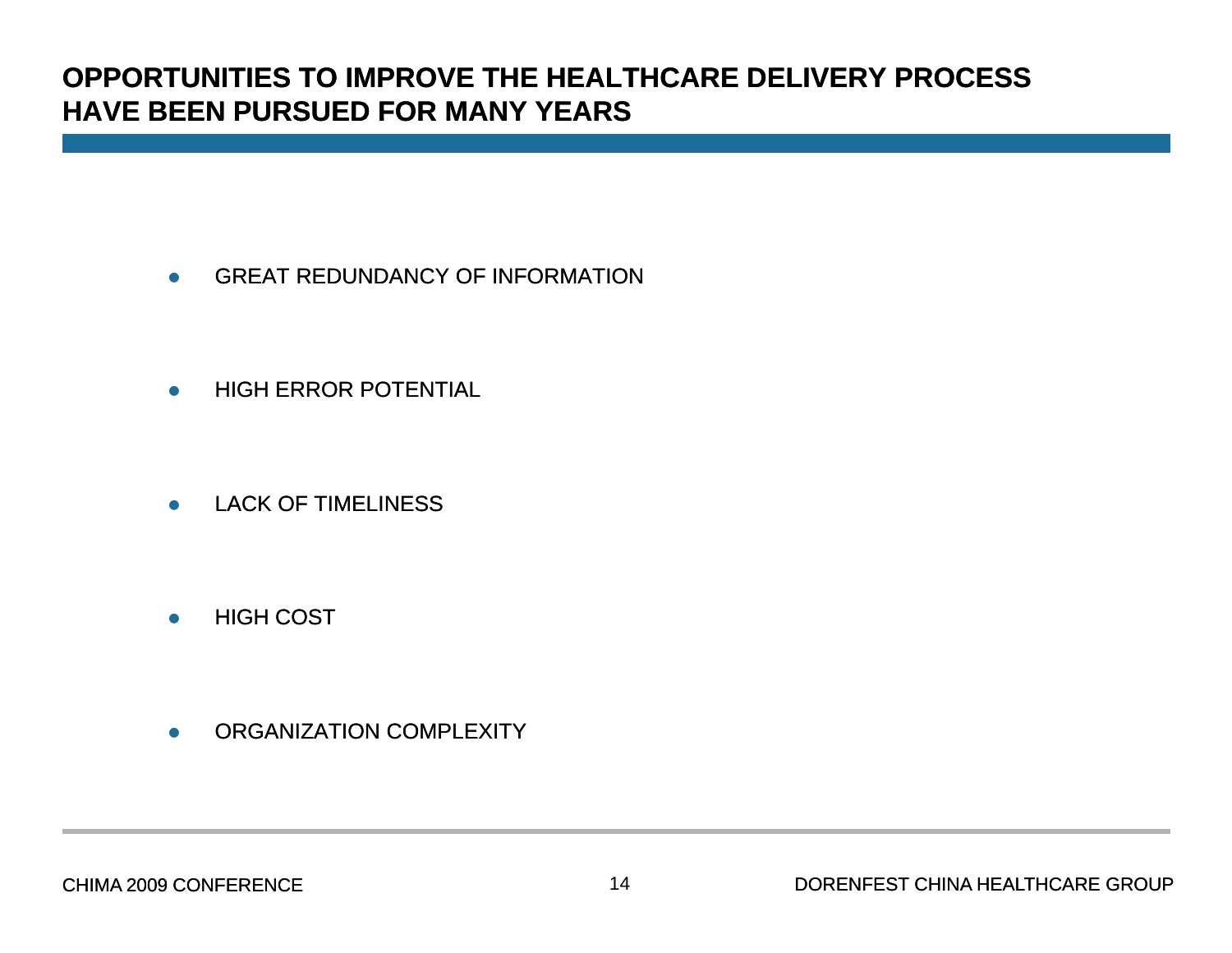#### **U.S. HOSPITALS STARTED USING H.I.T. IN THE 1960s AND SOUGHT AN EHR THROUGH FOUR GENERATIONS OF I.T. SYSTEMS OF**

 $\bullet$ FINANCE SYSTEMS

 $\bullet$ LIMITED CLINICAL SYSTEMS

 $\bullet$ MORE ADVANCED CLINICAL SYSTEMS

 $\bullet$ ELECTRONIC HEALTH RECORDS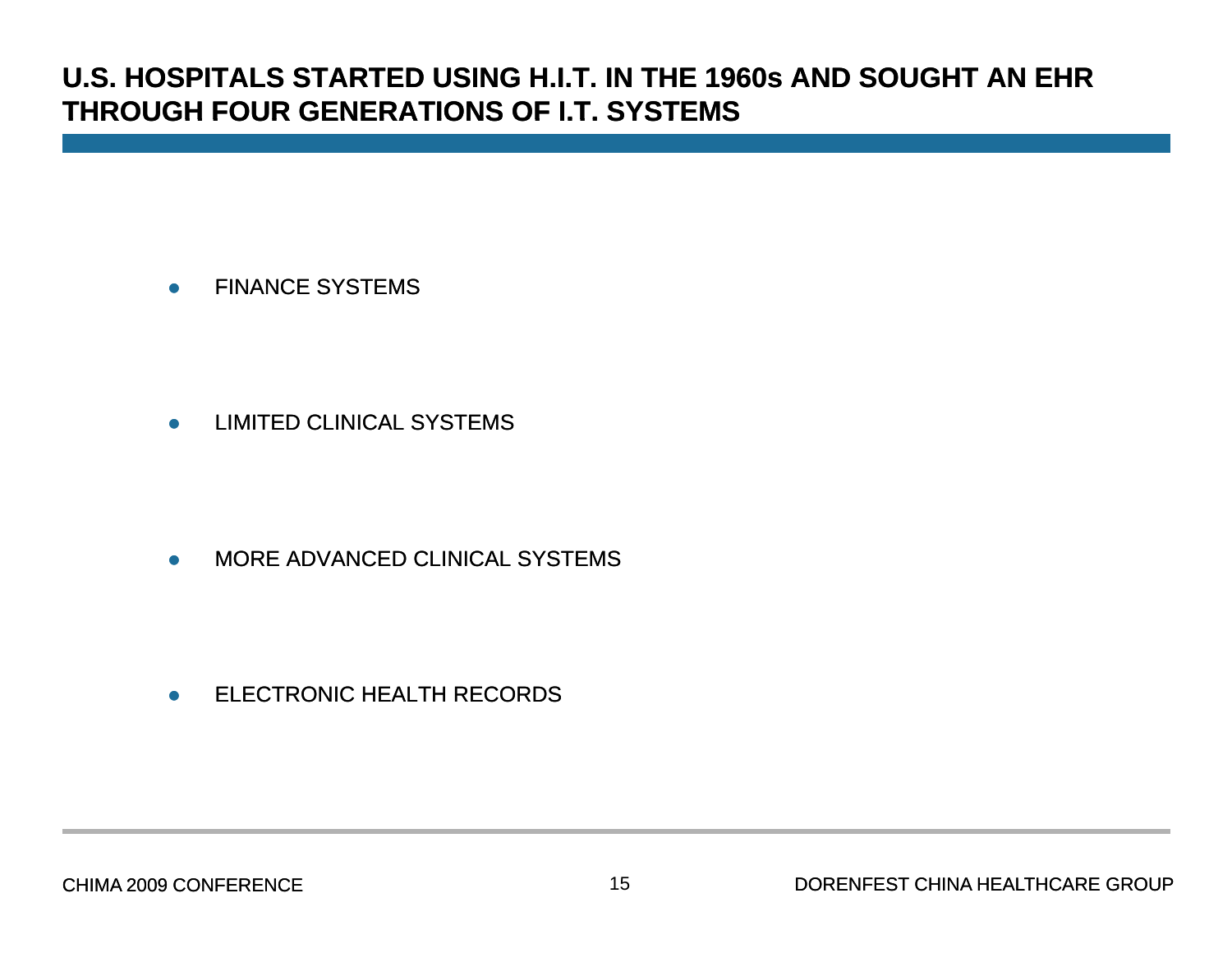#### **BUT POORLY IMPLEMENTED CHANGE LAYERED REDUNDANT WORK ON TOP OF ORIGINAL INEFFICIENCY**



CHIMA 2009 CONFERENCE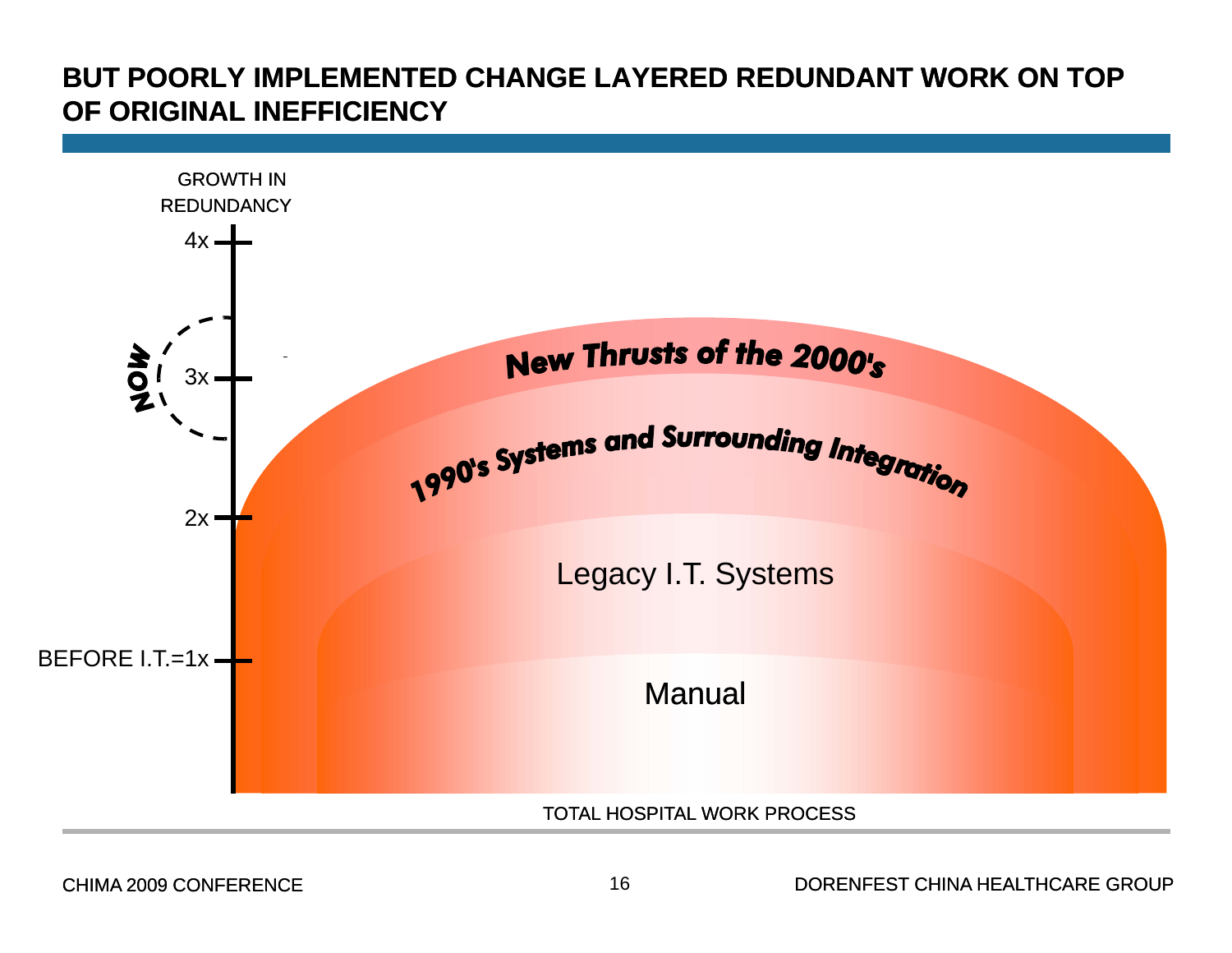### **H.I.T. EVOLUTION IN THE REST OF THE WORLD**

- $\bullet$ CANADA STARTED IN THE LATE 1970s
- $\bullet$ EUROPE AND AUSTRALIA BEGAN IN THE EARLY 1980s
- $\bullet$ ASIA BEGAN IN THE 1990s
- $\bullet$ CANADA, FRANCE, GERMANY, ENGLAND, AND AUSTRALIA ALL STARTED LATER THAN THE U.S., INVESTED LESS, AND HAVE MADE MORE PROGRESS
- $\bullet$ HONG KONG STARTED EVEN LATER, INVESTED EVEN LESS, AND IS NOW AT THE STATE OF THE ART IN H.I.T.
- $\bullet$  CHINA H.I.T. IS NOW AT AN EARLIER STAGE OF DEVELOPMENT. CHINA HAS THE GOALS AND DESIRE TO "LEAPFROG" THE REST OF THE WORLD IN H.I.T. USE IN THE NEXT FEW YEARS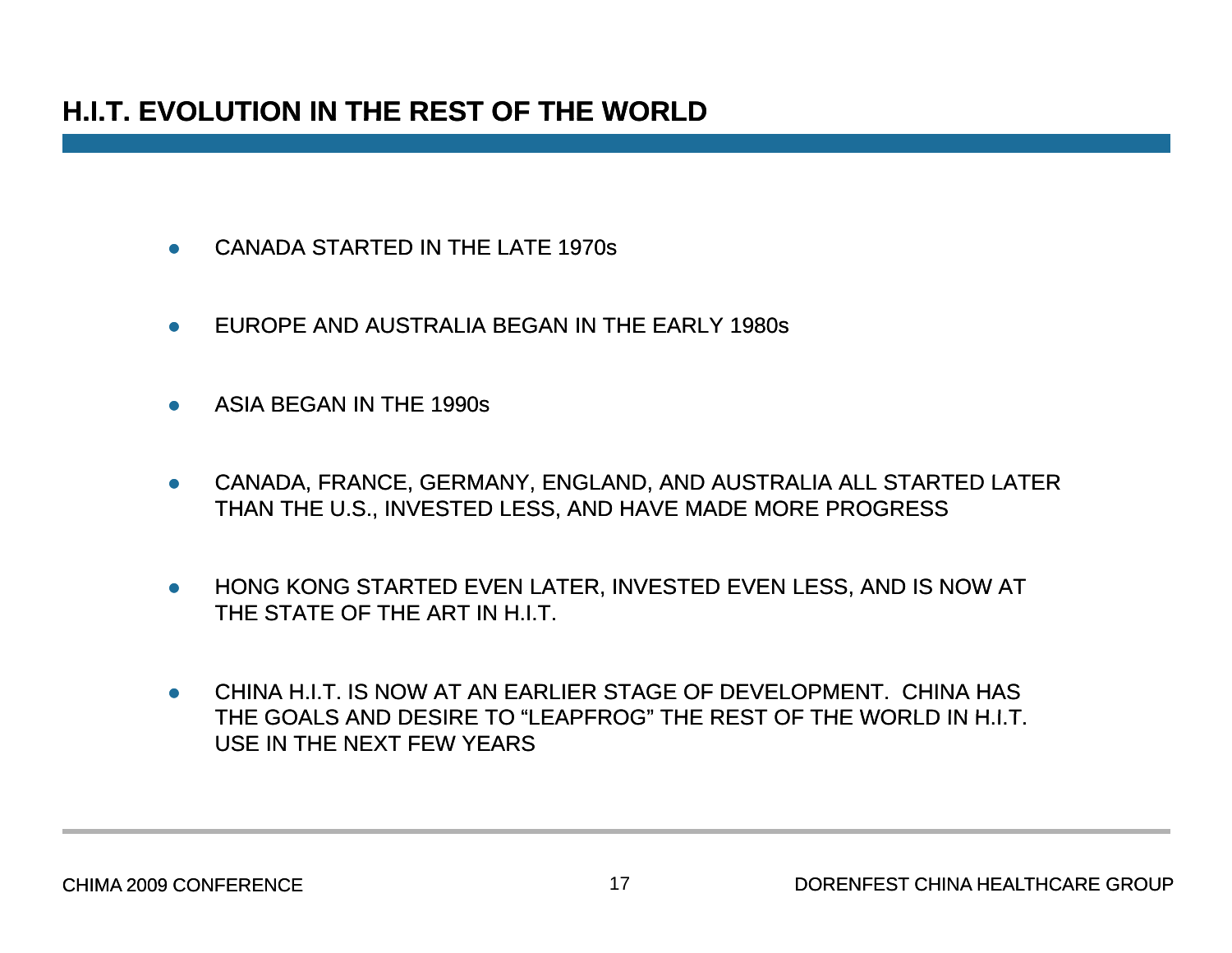## SUGGESTIONS TO HELP CHINESE HOSPITAL LEADERS MAKE MORE PROGRESS IN H.I.T. USE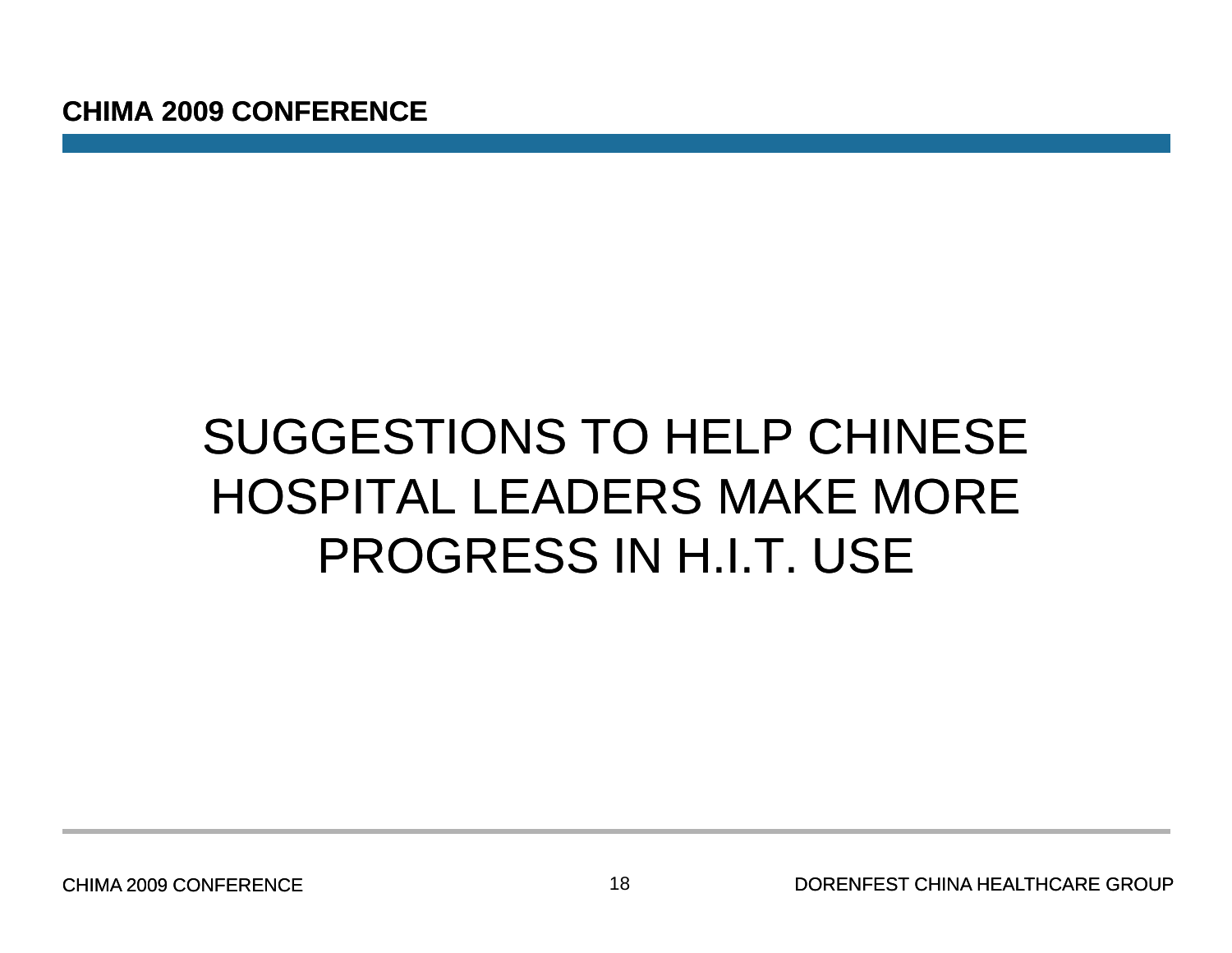#### **COMMON THEMES EXPRESSED BY LEADERS IN CHINESE HOSPITALS**

- $\bullet$  "THE I.T. PROGRAM IS NOT WORKING AS WELL AS WE WOULD LIKE IT TO WORK"
- $\bullet$ "OUR SOFTWARE SYSTEMS DO NOT TALK TO EACH OTHER"
- $\bullet$  "WE HAVE A DESIRE TO SOLVE PROBLEMS THROUGH BETTER INTEGRATED AND MORE EXTENSIVE I.T. USE THROUGHOUT OUR CLINICAL AREAS"
- $\bullet$  "WE WANT TO FIX UP THE CURRENT I.T. PROGRAM AND IMPLEMENT AN EHR IN OUR HOSPITAL"
- $\bullet$ "WE SEE MORE AND BETTER I.T. USE AS IMPORTANT TO OUR FUTURE"
- $\bullet$  $\bullet$  strather and the SOFTWARE vendor and a better software PRODUCT"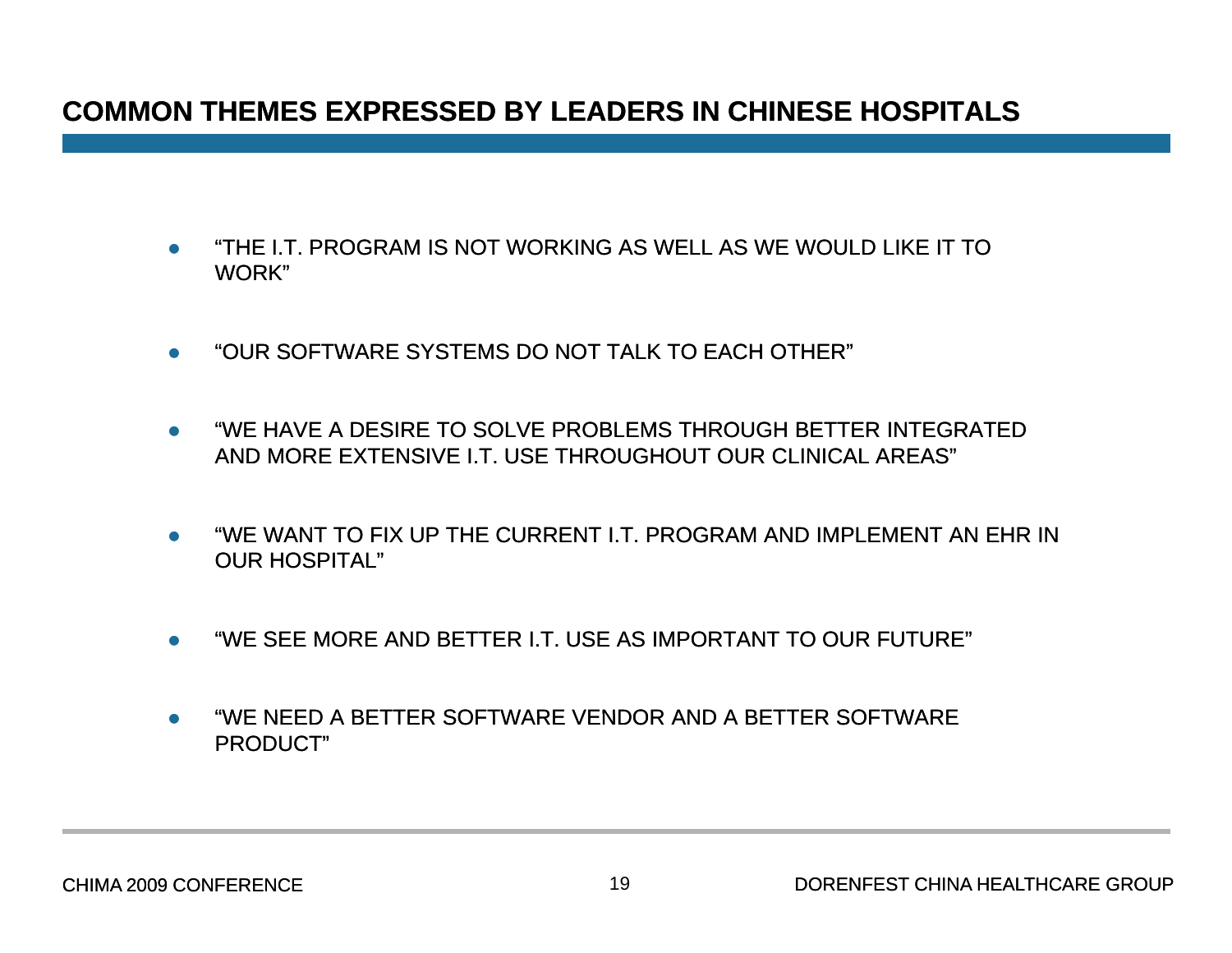#### **AREAS FOR HOSPITAL LEADERS TO FOCUS ON TO IMPROVE I T INVESTMENT RESULTS I.T.**

- 1. CHANGING THE I.T. GOVERNANCE METHOD TO BE MORE EFFECTIVE
- 2. INCREASING THE INVOLVEMENT OF HOSPITAL CLINICIANS IN THE I.T. PROGRAM
- 3. REDUCING YOUR RELIANCE ON THE SOFTWARE VENDOR
- 4. CHANGING THE ROLE OF THE I.T. DEPARTMENT FROM DOING IT BY ITSELF TO INCLUDE FACILITATING, EDUCATING, AND TRAINING HOSPITAL MANAGEMENT AND USERS
- 5. TAKING ON MORE DIRECT RESPONSIBILITY FOR MANAGING THE CHANGE IN WORK PROCESSES AS NEW I.T. SYSTEMS ARE IMPLEMENTED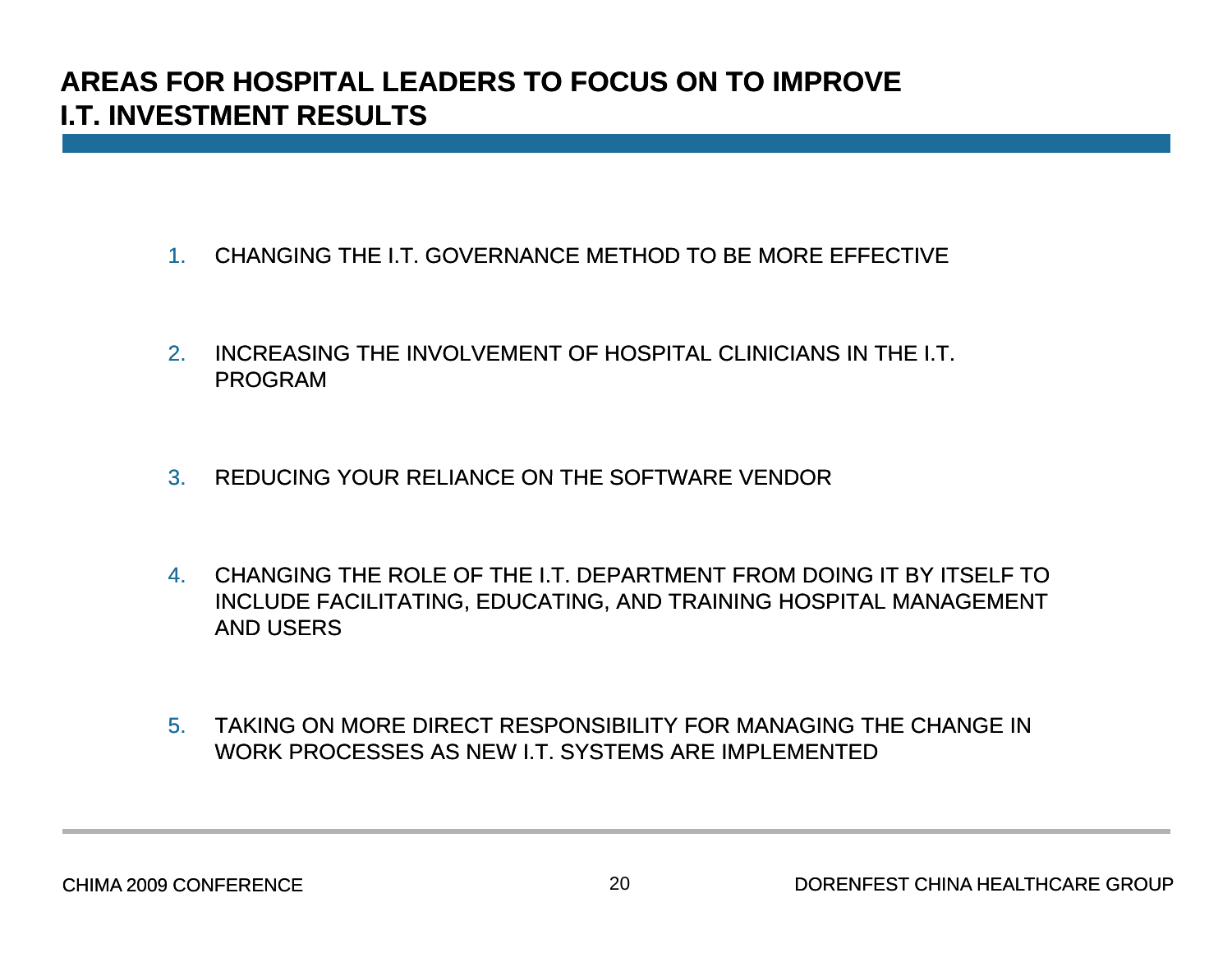#### **KEY STEPS TO IMPROVING LONG TERM I.T. INVESTMENT RESULTS IN CHINESE HOSPITALS**

- 1.. DEVELOP BETTER I.T. PLANNING AND PRIORITY SETTING METHODS
- 2.IMPROVE I.T. GOVERNANCE STRUCTURES
- 3. DEVELOP BETTER WAYS OF BUYING SOFTWARE TO INCREASE SUCCESS
	- **ACCURATELY AND THOROUGHLY DEFINE USER NEEDS PRIOR TO** BUYING SOFTWARE
	- USE BETTER METHODS OF ASSESSING SOFTWARE PRODUCT CAPABILITIES PRIOR TO PURCHASE
- 4. DEVELOP BETTER APPROACHES TO SYSTEM IMPLEMENTATION SO THAT IMPLEMENTATION OF NEW I.T. SYSTEMS WILL NOT ADD WORK AND CREATE UNNECESSARILY REDUNDANT WORK PROCESSES
- 5. DEVELOP BETTER APPROACHES TO INVOLVING AND TRAINING USERS AS PART OF THE BUYING AND IMPLEMENTATION PROCESSES